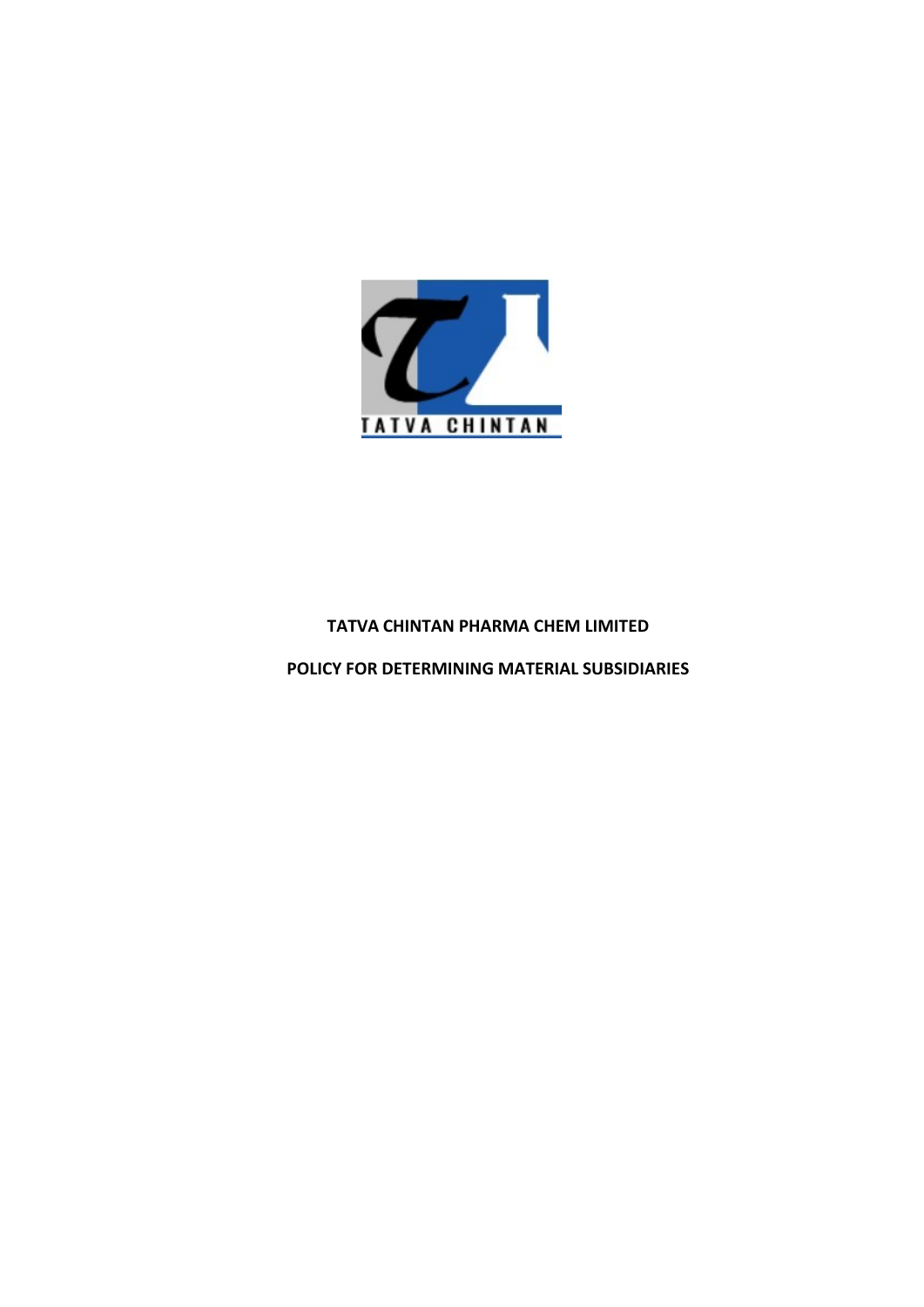| <b>Name of Document</b>           | POLICY FOR DETERMINING MATERIAL SUBSIDIARIES |
|-----------------------------------|----------------------------------------------|
| Version                           | $1.0\,$                                      |
| Policy/Code/Manual/Other          | Policy                                       |
| <b>Effective date of document</b> | 13-03-2021                                   |
|                                   |                                              |
|                                   |                                              |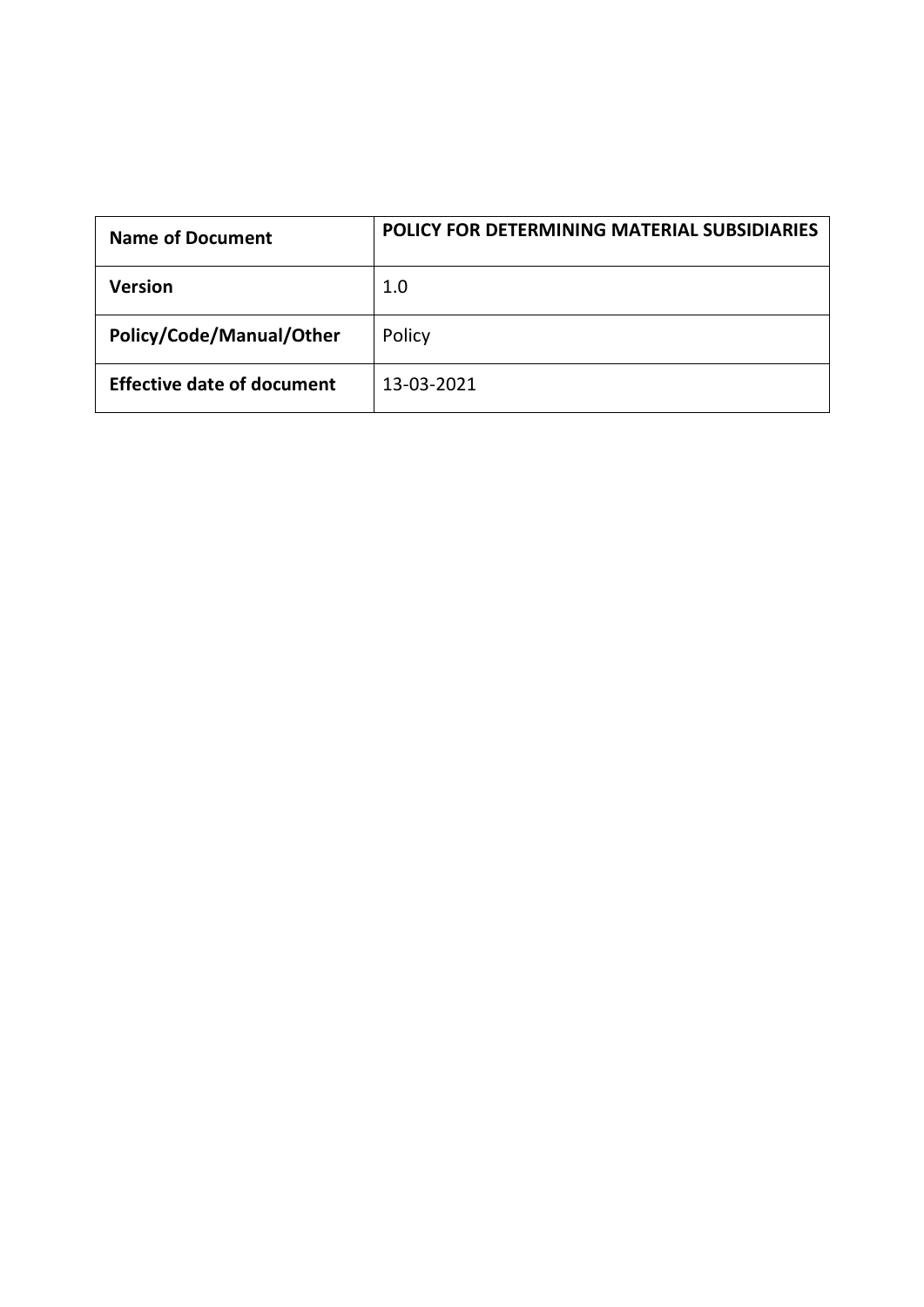1. Introduction:<br>The Board of directors ('the Board') of Tatva Chintan Pharma Che<br>referred as the "Company" or "TCPCL" as the case may be) has<br>policy and procedures with regard to determination of "material" troduction:<br>The Board of directors ('the Board') of Tatva Chintan Pharma Chem Limited (hereinafter<br>referred as the "Company" or "TCPCL" as the case may be) has adopted the following<br>policy and procedures with regard to det troduction:<br>The Board of directors ('the Board') of Tatva Chintan Pharma Chem Limited (hereinafter<br>referred as the "Company" or "TCPCL" as the case may be) has adopted the following<br>policy and procedures with regard to det troduction:<br>The Board of directors ('the Board') of Tatva Chintan Pharma Chem Limited (hereinafter<br>referred as the "Company" or "TCPCL" as the case may be) has adopted the following<br>policy and procedures with regard to det troduction:<br>The Board of directors ('the Board') of Tatva Chintan Pharma Chem Limited (hereinafter<br>referred as the "Company" or "TCPCL" as the case may be) has adopted the following<br>policy and procedures with regard to det troduction:<br>The Board of directors ('the Board') of Tatva Chintan Pharma Chem Limited (hereinafter<br>referred as the "Company" or "TCPCL" as the case may be) has adopted the following<br>policy and procedures with regard to det troduction:<br>The Board of directors ('the Board') of Tatva Chintan Pharma Chem Limited (hereinafter<br>referred as the "Company" or "TCPCL" as the case may be) has adopted the following<br>policy and procedures with regard to det troduction:<br>The Board of directors ('the Board') of Tatva Chintan Pharma Chem Limited (hereinafter<br>referred as the "Company" or "TCPCL" as the case may be) has adopted the following<br>policy and procedures with regard to det Introduction:<br>
The Board of directors ('the Board') of Tatva Chintan Pharma Che<br>
referred as the "Company" or "TCPCL" as the case may be) has<br>
policy and procedures with regard to determination of "material"<br>
below. The Bo troduction:<br>The Board of directors ('the Board') of Tatva Chintan Pharma Chem Limited (hereinafter<br>referred as the "Company" or "TCPCL" as the case may be) has adopted the following<br>policy and procedures with regard to det Introduction:<br>
The Board of directors ('the Board') of Tatva Chintan Pharma Che<br>
referred as the "Company" or "TCPCL" as the case may be) has<br>
policy and procedures with regard to determination of "material"<br>
below. The Bo troduction:<br>The Board of directors ('the Board') of Tatva Chintan Pharma Chem Limited (hereinafter<br>referred as the "Company" or "TCPCL" as the case may be) has adopted the following<br>policy and procedures with regard to det The Board of directors ('the Board') of Tatva Chintan Pharma Chem Limited (hereinafter<br>referred as the "Company" or "TCPCL" as the case may be) has adopted the following<br>policy and procedures with regard to determination o referred as the "Company" or "TCPCL" as the case may be) has adopted the following<br>policy and procedures with regard to determination of "material" subsidiaries as defined<br>below. The Board may review and amend this policy policy and procedures with regard to determination of "material"<br>below. The Board may review and amend this policy from time-to<br>be applicable to the Company with effect from 13<sup>th</sup> March, 2021.<br>This policy is in terms of R

below. The Board may review and amend this policy from time-to-time. This policy shall<br>be applicable to the Company with effect from 13<sup>th</sup> March, 2021.<br>This policy is in terms of Regulation 16 (1) (c) of SEBI (Listing Obl

be applicable to the Company with effect from 13<sup>th</sup> March, 2021.<br>This policy is in terms of Regulation 16 (1) (c) of SEBI (Listing Obligations and Disclosure<br>Requirements) Regulations, 2015<br>**itle:**<br>This Policy shall be ca This policy is in terms of Regulation 16 (1) (c) of SEBI (Listing Obligations and Disclosure<br>Requirements) Regulations, 2015<br>
This Policy shall be called 'Policy for determining Material Subsidiaries'.<br>
This Policy is fram Requirements) Regulations, 2015<br>
This Policy shall be called 'Policy for determining Material Subsidiaries'.<br>
This Policy is framed, pursuant to Regulation 16(1)(c) of the SEBI (Listing Obligations and<br>
Disclosure Requirem itle:<br>This Policy shall be called 'Policy for determining Material Subsidiaries'.<br>
Dijective:<br>
This Policy is framed, pursuant to Regulation 16(1)(c) of the SEBI (Listing Obligations and<br>
Disclosure Requirements) Regulatio This Policy shall be called 'Policy for determining Material Subsidiaries'.<br>
Dijective:<br>
This Policy is framed, pursuant to Regulation 16(1)(c) of the SEBI (Listing Obligations and<br>
Disclosure Requirements) Regulations, 20 **This Policetive:**<br>
This Policy is framed, pursuant to Regulation 16(1)(c) of the SEBI (Listing Obligations and<br>
Disclosure Requirements) Regulations, 2015 (Listing Regulations), to ensure governance<br>
framework of material This Policy is framed, pursuant to Regulation 16(1)(c) of the SEBI (Listing Obligations and<br>Disclosure Requirements) Regulations, 2015 (Listing Regulations), to ensure governance<br>framework of material subsidiaries.<br>**'Act'** Disclosure Requirements) Regulations, 2015 (Listing Regulations), to ensure governance<br>framework of material subsidiaries.<br>Vert means Companies Act, 2013 (Act) and Rules made thereunder, including any<br>amendments or modific framework of material subsidiaries.<br> **'Act'** means Companies Act, 2013 (Act) and Rules made thereunder, including any<br> **'Act'** means companies Act, 2013 (Act) and Rules made thereunder, including any<br> **'Action'** means or m **Example 19**<br> **Example 19 Act'** means Companies Act, 2013 (Act) and Rules made thereunder, including any<br> **Example 2016** and the company, from time to time, under provisions of the SEBI (LODR)<br> **Regulations, 2015 and Compa** amendments or modifications thereof.<br>
"Audit Committee" reans "Audit Committee" constituted by the Board of<br>
Directors of the Company, from time to time, under provisions of the SEBI (LODR)<br>
Regulations, 2015 and Companies 'Audit Committee or Committee' means "Audit Committee" constituted by the Board of<br>Directors of the Company, from time to time, under provisions of the SEBI (LODR)<br>Regulations, 2015 and Companies Act,2013.<br>'Board' means th

Act,2013. Directors of the Company, from time to time, under provisions of the SEBI (LODR)<br>Regulations, 2015 and Companies Act, 2013.<br>"**Board'** means the Board of Directors of Tatva Chintan Pharma Chem Limited.<br>"Company" means Tatva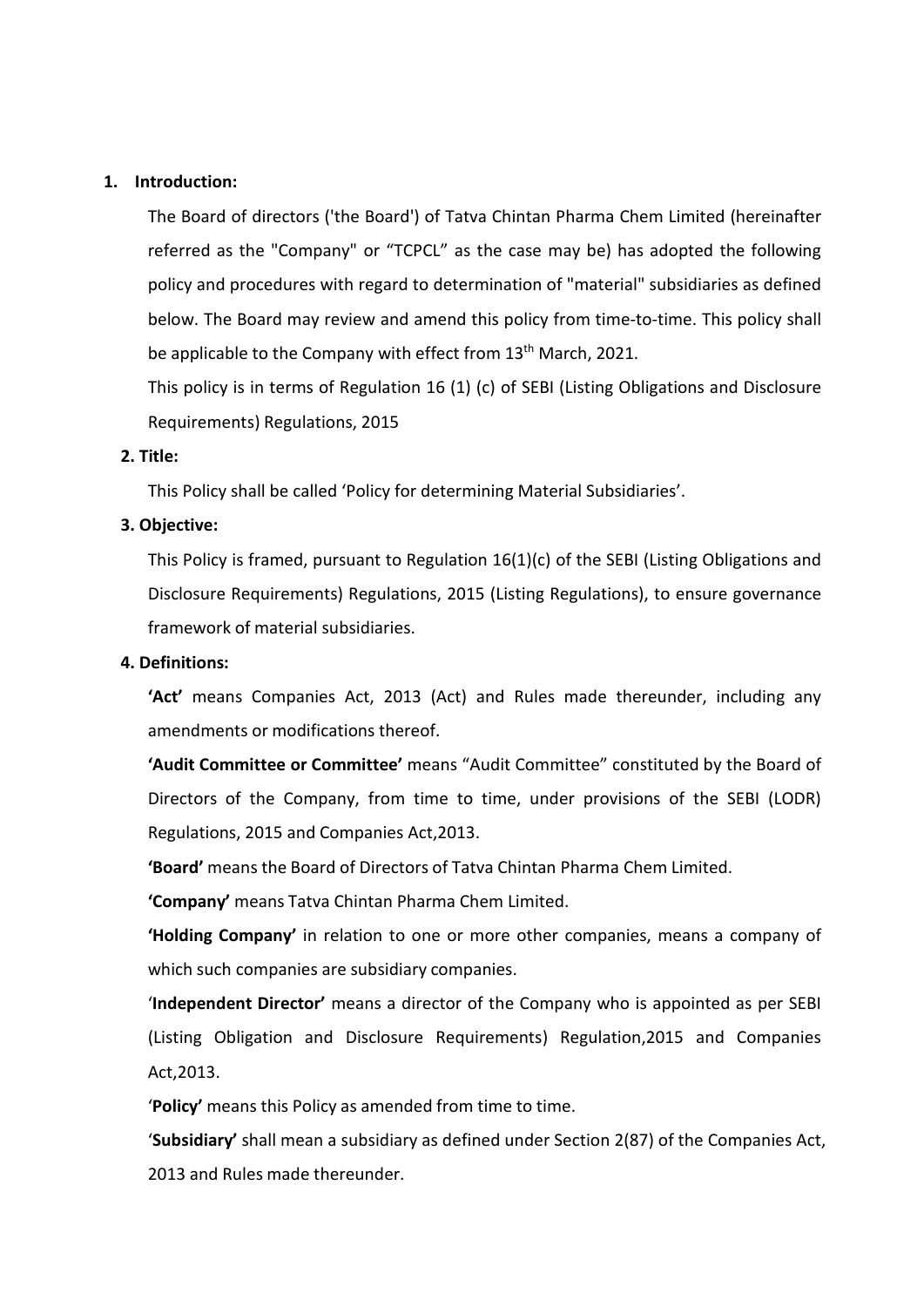'Material Subsidiary' shall mean a subsidiary, whose income or net worth exceeds 10% Material Subsidiary' shall mean a subsidiary, whose income or net worth exceeds 10%<br>of the consolidated income or net worth respectively, of the Company and its<br>subsidiariesin the immediately preceding accounting year.<br>"Un

"**Material Subsidiary'** shall mean a subsidiary, whose income or net worth exceeds 10%<br>of the consolidated income or net worth respectively, of the Company and its<br>subsidiariesin the immediately preceding accounting year.<br> "**Material Subsidiary'** shall mean a subsidiary, whose income or net worth exceeds 10%<br>of the consolidated income or net worth respectively, of the Company and its<br>subsidiariesin the immediately preceding accounting year.<br> "**Material Subsidiary'** shall mean a subsidiary, whose income or net worth exceeds 10%<br>of the consolidated income or net worth respectively, of the Company and its<br>subsidiariesin the immediately preceding accounting year.<br> Train Subsidiary' shall mean a subsidiary, whose income or net worth exceeds 10%<br>of the consolidated income or net worth respectively, of the Company and its<br>subsidiariesin the immediately preceding accounting year.<br>The im **Thaterial Subsidiary'** shall mean a subsidiary, whose income or net worth exof the consolidated income or net worth respectively, of the Compan subsidiariesin the immediately preceding accounting year.<br> **Thus vector Walte** 'Material Subsidiany' shall mean a subsidiary, whose income or net worth exceeds 10%<br>of the consolidated income or net worth respectively, of the Company and its<br>subsidiariesin the immediately preceding accounting year.<br>'U "Material Subsidiary" shall mean a subsidiary, whose income or net worth exceeds 10%<br>of the consolidated income or net worth respectively, of the Company and its<br>subsidiariesin the immediately preceding accounting year.<br>"U "**Thaterial Subsidiary'** shall mean a subsidiary, whose income or net worth exceeds 10%<br>of the consolidated income or net worth respectively, of the Company and its<br>subsidiariesin the immediately preceding accounting year. "**The interval Subsidiary'** shall mean a subsidiary, whose income or net worth exceeds 10%<br>of the consolidated income or net worth respectively, of the Company and its<br>subsidiariesin the immediately preceding accounting ye "Material Subsidiary" shall mean a subsidiary, whose income or net worth exceeds 10%<br>of the consolidated income or net worth respectively, of the Company and its<br>subsidiariesin the immediately preceding accounting year.<br>"U of the consolidated income or net worth respectively, of the Company and its<br>subsidiariesin the immediately preceding accounting year.<br>"Unlisted Material Subsidiary" means an unlisted subsidiary, incorporated in India or n subsidiariesin the immediately preceding accounting year.<br> **"Unlisted Material Subsidiary'** means an unlisted subsidiary, incorporated in India or not,<br>
whose income or net worth exceeds 20% of the consolidated income or n

**Thisted Material Subsidiary'** means an unlisted subsidiary, incorporated in India or not,<br>whose income or net worth exceeds 20% of the consolidated income or net worth<br>respectively, of the Company and its subsidiaries in

whose income or net worth exceeds 20% of the consolidated income or net worth<br>respectively, of the Company and its subsidiaries in the immediately preceding<br>accounting year.<br>**"Significant transaction or arrangement"** means respectively, of the Company and its subsidiaries in the immediately preceding<br>accounting year.<br> **"Significant transaction or arrangement"** means any individual transaction or<br>
arrangement that exceeds or is likely to exce **accounting year.**<br> **Significant transaction or arrangement"** means any individual transaction or<br>
arrangement that exceeds or is likely to exceed 10% of the total revenues or total<br>
expenses or total assets or total liabi **Significant transaction or arrangement'** means any individual trans<br>arrangement that exceeds or is likely to exceed 10% of the total revenue<br>expenses or total assets or total liabilities, as the case may be, of the unlist Experience Controllars and Exercise of the Marian Sexpenses or total labilities, as the case may be, of the unlisted s<br>
in the immediately preceding accounting year.<br>
Any other term not defined herein shall have the same m inthe immediately preceding accounting year.<br>
Any other term not defined herein shall have the same meaning as defined in the<br>
Companies Act, 2013, the Listing Agreement, Securities Contracts (Regulation) Act, 1956<br>
or any other term not defined herein shall have the same meaning as defined in the anies Act, 2013, the Listing Agreement, Securities Contracts (Regulation) Act, 1956 other applicable law or regulation.<br> **La for determining mater** anies Act, 2013, the Listing Agreement, Securities Contracts (Regulation) A<br>
other applicable law or regulation.<br> **In for determining materiality of subsidiaries:**<br>
sidiary of TCPCL shall be considered as 'material subsidi or any other applicable law or regulation.<br> **Criteria for determining materiality of subsidiaries:**<br>
A subsidiary of TCPCL shall be considered as 'material subsidiary' if the income or net<br>
worth of the concerned subsidiar ia for determining materiality of subsidiaries:<br>sidiary of TCPCL shall be considered as 'material subsidiary' if the income or net<br>of the concerned subsidiary exceeds twenty percent of the consolidated income<br>tworth respec Christian Internation of TCPCL shall be considered as 'material subsidiary' if the income or net<br>
worth of the concerned subsidiary exceeds twenty percent of the consolidated income<br>
or net worth respectively, of TCPCL and Sluarly or terct shall be considered as inatental subsidiary in the intomite of the concerned subsidiary exceeds twenty percent of the consolidated income<br>tworth respectively, of TCPCL and its subsidiaries, in the immediat

- Morth of the concerned subsidiary exceeds twenty percent of the consolidated income<br>or net worth respectively, of TCPCL and its subsidiaries, in the immediately preceding<br>accounting year.<br> **Governance Framework:**<br> **a)** At respectively, or Tenect and its subsidiantes, in the immediately preceding<br>thing year.<br>At least one Independent Director on the Board of the Company shall be a<br>director on the board of an unlisted material subsidiary, whet Transactions and arrangement Director on the Board of the Company shall be a director on the board of an unlisted material subsidiary, whether incorporated in India or not.<br>The Audit Committee of the Company shall review t
- 
- 
-